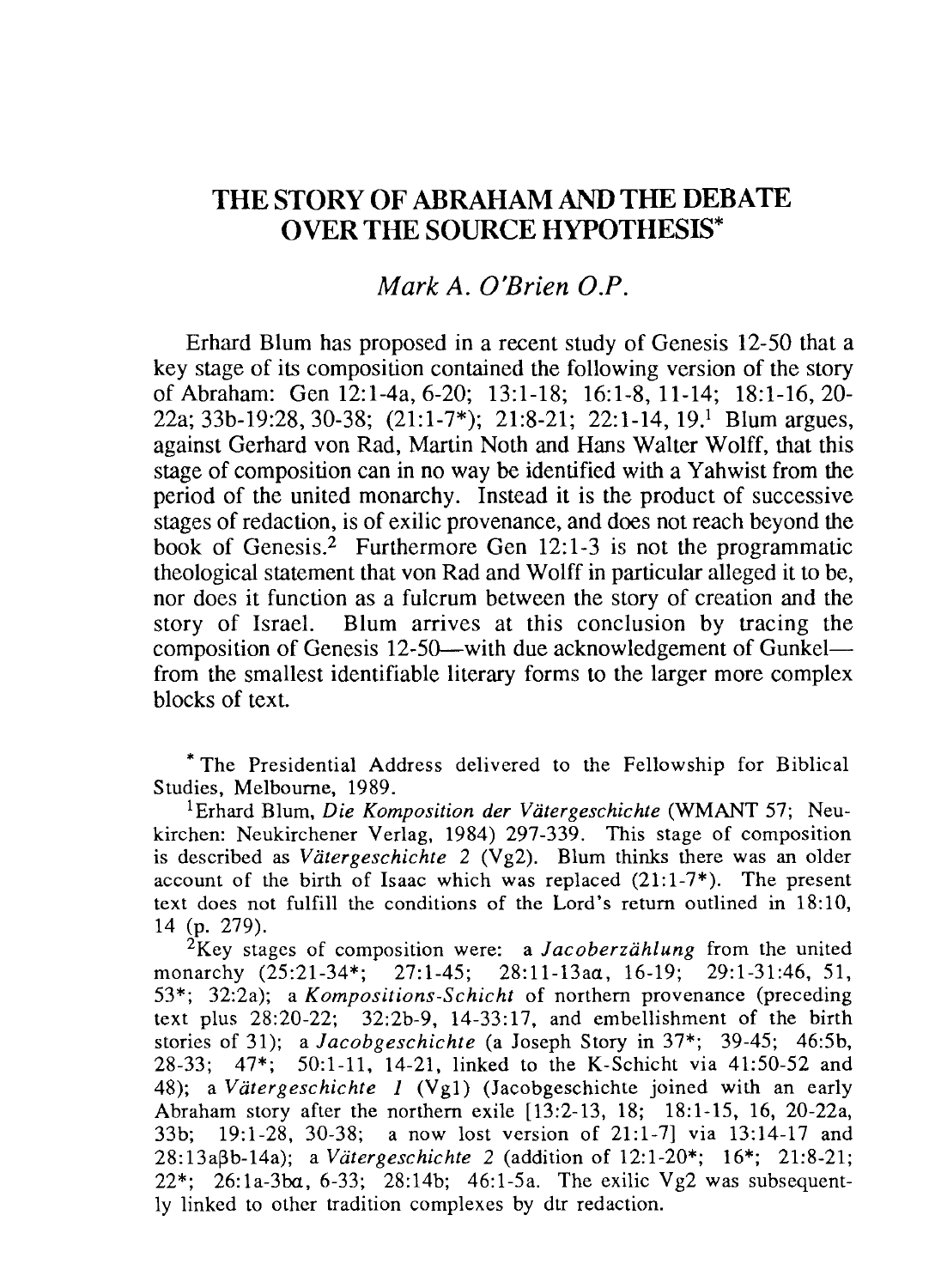My own study has led to quite different results. This paper will be concerned with pointing out the areas of disagreement with Blum over the composition of the text, outlining the results of my analysis, and the arguments in support of them. Limitations of space necessitate focusing on the story of Abraham. In examining the compositional process my procedure has been essentially the same as Blum's, namely to identify the smallest building blocks and trace the development of the text from these. In tracing this development to the stage introduced by Gen 12: 1-3 I have tried, as best one can in an exegetical environment so influenced by the source hypothesis, to set aside any notion of a Yahwist.<sup>3</sup>

The text that I would identify as belonging to the stage of composition introduced by Gen 12:1-3 is provided in the structural outline below. In agreement with Blum the Abraham-Lot story in Genesis 13; 18-19 is the oldest layer and served as the basic building block for the subsequent additions. It is possible the story of the announcement of a son to Abraham and Sarah was originally independent of the story of the rescue of Lot from Sodom, but attempts to recover two such stories from the present text are not convincing.<sup>4</sup> It is safer to regard  $18:1-15$  as part of a larger story of Abraham and Lot, with a version of their separation in Genesis 13 as its introduction.<sup>5</sup> The second observation draws support from the way 18:1 can follow smoothly after 13:18.

<sup>3</sup>Despite my disagreements with Blum I would regard his book as one of the most informative and challenging studies of Genesis 12-50 to have appeared in recent years.

4Cf. for example J. Van Seters, *Abraham in History and Tradition* (New Haven: Yale U.P., 1975) 202-8. He separates Gen 18:1-15 from Genesis 19 by the removal of the 'heavenly visitor' section in 18:1b-9. To justify this however Van Seters is obliged to appeal to extra biblical parallels, in the Asklepios cult.

 $5$  The story might be traceable back to Gen 12:1 if V. Maag's proposal that this was the beginning of an old account of Abraham's transmigration were acceptable (cf. "Der Hirte Israels [Eine Skizze von Wesen und Bedeutung der Väterreligion]," *SThU* 28 [1958] 2-28, and "Malkut Yhwh," *VTSup.* 7 [1960] 129-53). However the promise in 12:1b is about the land which the Lord will show Abraham. In my judgment this is fulfilled in 13: 14-17, a text which moreover combines land and descendants. Hence it is difficult to separate 12:1 from 12:2-3. As well, the account of Abraham's journeying is carefully arranged with 12:1-3 and 13:14-17 in mind. This point will be developed further below. C. Westermann gives some support to Maag's proposal *(Genesis* 12-36 [Minneapolis: Augsburg. 1985] 147-48), as does the more recent study by E. Ruprecht, "Vorgegebene Tradition und theologische Gestaltung in Genesis XII 1-3." *VT* 29 (1979) 171-88.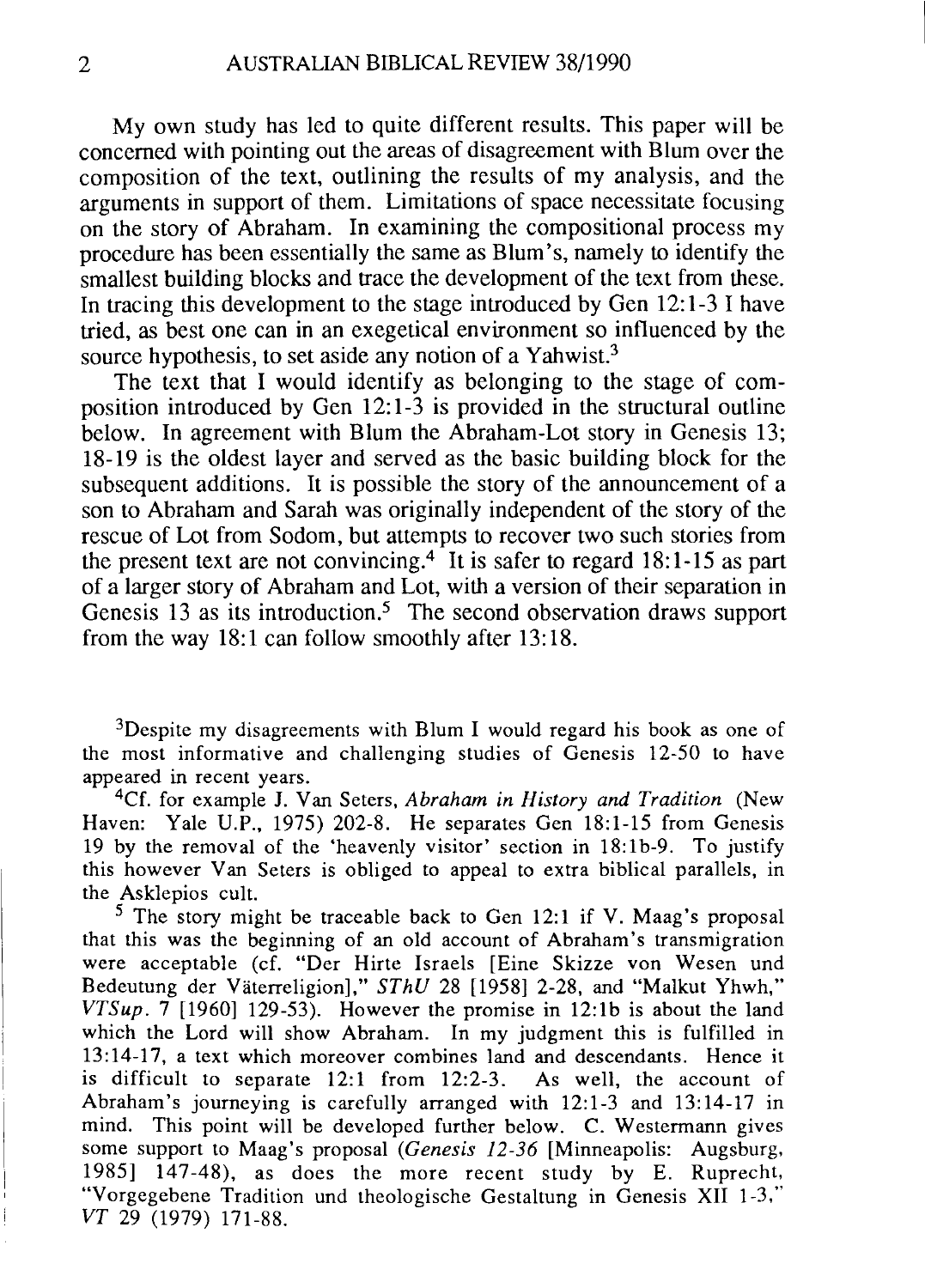One could reasonably expect that Gen 19:30-38 was originally followed by an account of the birth of Isaac. Unfortunately the present account in 21:1-7 cannot simply be identified with this, as it is a combination of some older elements in vv 1-2, 6-7, framing a block of priestly material in vv 3-5. Reconstructing an original account from these older elements is difficult, but I would suggest that its basic outline can be discerned in vv la, 2a, 7.6

Gen 12:10-20 and 16:1-14\* are both widely regarded as originally independent stories which have been inserted into the narrative.<sup>7</sup> The journey of Abraham away from the Bethel site in 12:8 to the Negeb, and his return to the Negeb in 13:1 and the Bethel site in 13:3, is so arranged to accommodate the story of his sojourn in Egypt. This indicates that the redactor responsible for the insertion of this story composed the report of Abraham's journey in 12:4-9\*. As will be pointed out below in the discussion of the structure of the story of Abraham, this report was constructed with 12:1 clearly in mind. Hence it is most likely that the same redactor was also responsible for 12:1-3.

Genesis 16 has been inserted between 13:18 and 18:1, texts which were originally contiguous.<sup>8</sup> However I would note that Genesis 16 does not describe any journey by Abraham or Sarah. One can presume therefore that the redactor intended this story to take place at Hebron (13:18). Genesis 16 is closely related to Gen 18:1-15 via the theme of a son for Abraham and Sarah. This of course does not in itself reveal to which stage of the composition of the story it belongs. Because the chapter does not have the same literary seams evident between 12: 10-20 and its surrounding context, the proposal that it belongs to the same stage of composition emerges chiefly from a consideration of structure and the function of this text within the structure.

The other passage that forms part of the composition introduced by Gen 12:1-3 is 13:14-17. Blum identifies 13:14-17 and its parallel in

 $6$  As pointed out above Blum judges that Gen 21:1-7 does not fulfil the conditions of 18:10, 14 (p. 279). His arguments are less than convincing. It is not clear that 18:10, 14 speaks of a divine visit after the birth of Sarah's child, and his appeal to greater similarity between 21:1-7 and 17: 16a, 17, 19, 21 overlooks the evidence in support of a literary critical analysis in  $21:1-7$ .

On Gen 12: 10-20 see. Blum, *Die Komposition,* 307-11; Yan Seters, *Abraham,* 167-71; Westermann, *Genesis,* 161. On Genesis 16 see Blum, 317; Yan Seters, 192-96; Westermann, 236-37.

8Yan Seters relocates Gen 13:18 after 16:1-12 in his pre-Yahwistic stage of composition. While this does ease the problem of the nonmention of Abraham in Gen 18:1 it creates a too abrupt transition from 16:12 to 13:18 *(Abraham, 313).*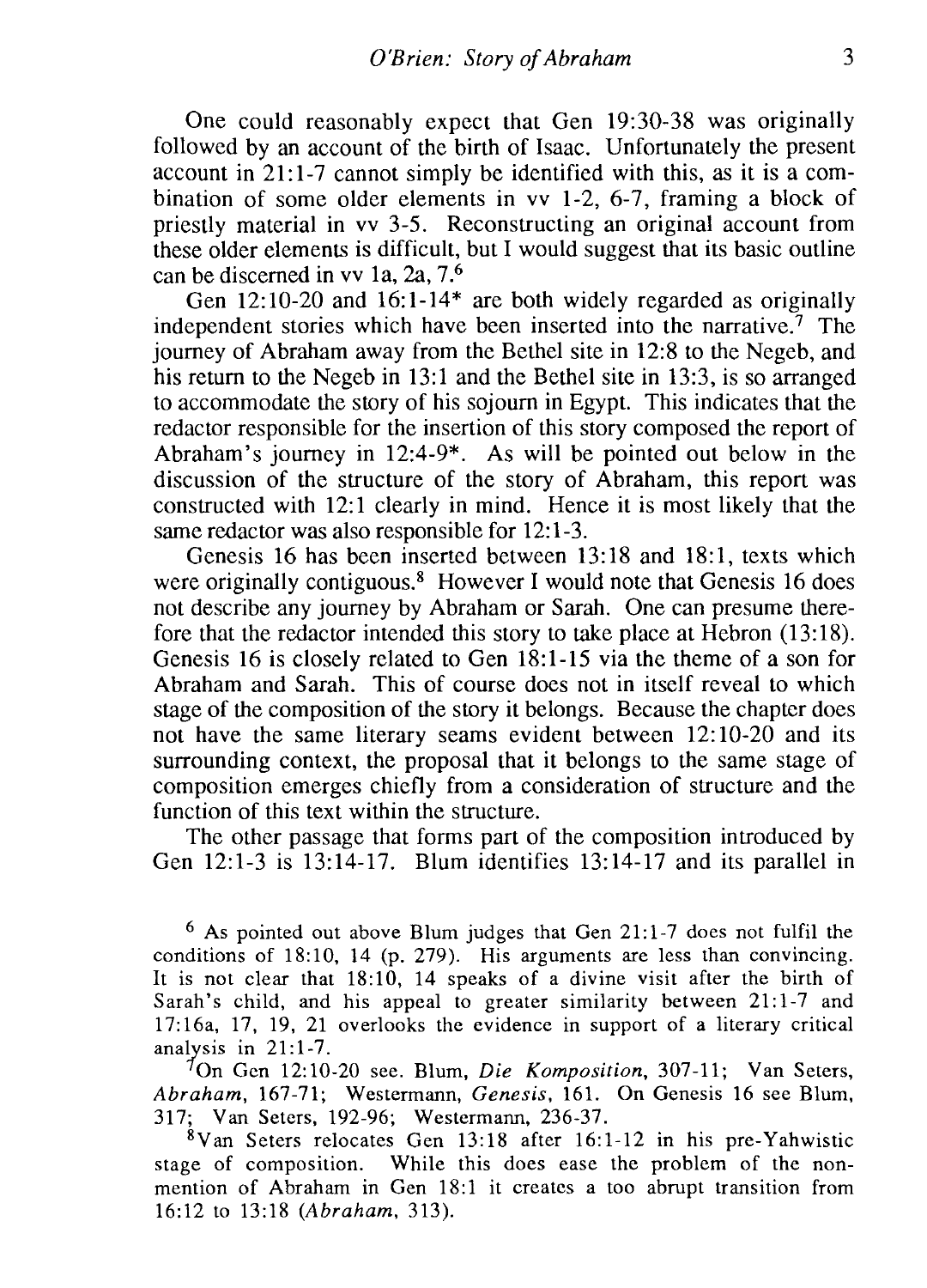$28:13aBb-14a$  as an earlier stage of composition than  $12:1-3$ . This is possible. What he does not see however is the integral relationship between Gen 12:1-3 and 13:14-17. This I believe is due to his conviction that Gen 12:1-3 introduces a stage of redaction (Vg2) characterised by a series of texts which contain a divine command with respect to a journey. The relevant texts are Gen 22:1-2; 26:1-3 (command preventing a proposed iourney);  $31:11-13$  and  $46:1-5a$ . Closer inspection indicates that Blum is incorrect in assigning Gen 12:1-3; 22:1-2; 26:1-3 and 46:1- 5a to the same hand. In terms of form Gen 12: 1-3 is significantly different to 22:1-2 and 46:1-5a. Each of these commences with the divine call, the naming of the addressee, and the addressee's response ("Here am I"). Gen 12:1-3 does not have these elements. Gen 26:1-3 for its part differs from both of these introductions. It states that the Lord appeared to Isaac and spoke. As such it is closest to the formulation of Gen 12:7. In terms of language there are also significant differences. Blum notes that Gen 46:3, along with other texts from his Vg2 (Gen 21:13, 18), refer like Gen 12:2 to the promise of a great nation. However Gen 21: 13, 18 and 46:3 all use the verb *sim* whereas Gen 12:2 employs *fasa*<sup>10</sup> There is a strong thematic association between 26:1-3 and Gen 46:1-5a. But the formulation of each introduction is quite different, making it difficult to accept that they came from the same hand. While 26:1-3 is not the same as 12:1-3 they are closer to each other than to 22: 1-2 and 46: 1-5a.

On the basis of these observations it seems unlikely Gen 12: 1-3 can be the beginning of Blum's  $Vg2$  narrative, and there is also some doubt as to whether 26: 1-3 should be included. The position of this paper is that 12:1-3 is in fact the introduction to a well planned and coherent narrative, in which 13:14-17 has a key function. The integral nature of the relationship between 12:1-3 and 13:14-17 leads me to assign them (along with  $28:13a\beta b-14$ ) to the same stage of composition of the text. <sup>11</sup>

<sup>9</sup> Gen 31:11-13 stems from the earlier K-Schicht, and was probably used as a model for the composition of 46:1-5a (and Gen 22:1-2). The structural similarities are close. But whereas 31:11-13 has only the context of the Jacob story in mind 46:1-5a, with its references to the story of Isaac in Genesis 26, commands a larger horizon (Blum, *Die Komposition, 246-47).* 

<sup>10</sup>The verb  $\sinh$  does occur in 13:16, a text which I would assign to the same stage of composition as 12:1-3. However it is not used in conjunction with nation but with "you and your descendants (seed)". The verb *casa*  does not occur in conjunction with seed in Genesis (cf. Gen 32:13).

11 While R. Rendtorff *(Das iiberlieferungsgeschichtliche Problem des Pentateuch* [BZAW 147; Berlin: De Gruyter, 1976] 42-43) has made a valuable observation about the way the promise of descendants varies between "to you", "to you and your seed" and "to your seed", these need to be seen in context before they are assigned to different authors. Thus Gen 28:14a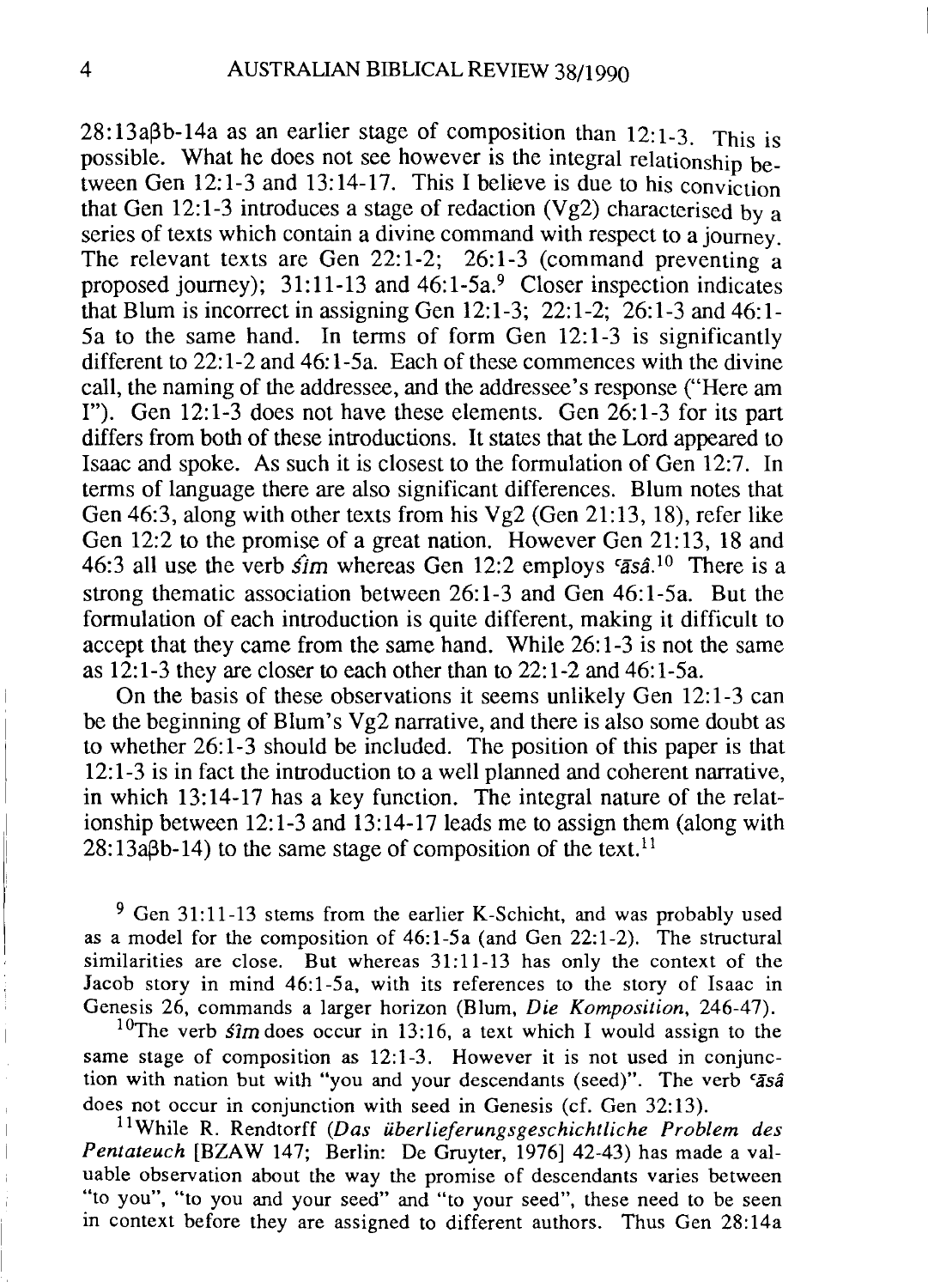The verses omitted from Genesis 12-13; 16; 18-19 are 12:4b-5, 7; 13:2, llb, 12aba; 16:9-10; 15-16; 18:17-19, 22b-33a; 19:29; 21:1b, 2b, 3-6. Comment will be restricted to those that are more significant in relation to the proposed text. Within Genesis 12 the most significant omission is  $v$  7, which I would judge to be a subsequent addition for three reasons. First, the formulation of the promise is closest to 15: 18 and it is increasingly recognised that the language and theology of Genesis 15 place it within the orbit of the  $dtn/dtr$  movement.<sup>12</sup> Second, it is somewhat surprising that in 13:3-4 Abraham does not return to Shechem where the Lord had appeared to him, especially since 13:4 reports that he called on the name of the Lord. The third reason for omitting 12:7 is based on an assessment of the overall structure and meaning of the text introduced by 12:1-3, to which we shall shortly turn.

An examination of Genesis 16 shows that v 9 is in tension with vv 11-12, which do not envisage Hagar's return to Abraham's household. Yet these verses are essential for the integrity of the story, whereas v 9 is not. As Westermann observes, the verse appears to have an eye on Gen 21:8-21 where Hagar and Ishmael are again part of the household.13 Gen 16: 10 also creates tension with v 11 in that a promise of descendants precedes the promise of a son. Finally, the formulation of  $v$  10-"I will multiply your seed" $-$ is identical to 22:17, itself an addition to Genesis 22. The evidence is therefore firmly in favour of regarding Gen 16:9-10 as a later addition to the story of Hagar, and to the proposed story of Abraham introduced by 12:1-3.

In agreement with Blum Gen 18:20-21, 22a, 33b provides the original link between the visit of the three men to Abraham and Sarah, and their subsequent rescue of Lot. Whereas Gen 18:20-21 raises the issue of the wickedness of Sodom and Gomorrah and so prepares for the dramatic

requires the mention only of "your seed", and although "to your seed" in v 13b is in an unusual location after the verb, it provides a suitable transition to v 14a. Contextual considerations—the way  $13:14-17$  follows the sequence of Lot's actions in  $13:10-12$ —also indicate that  $13:17$  ("to you") should not be separated from 13:15 ("to you and your seed"). Gen 13:14-17 is best taken as a unit. On the importance of contextual consideration of these promises see J. A. Emerton, "The Origin of the Promises to The Patriarchs in the Older Sources of The Book of Genesis,"  $VT$  32 (1982) 14-32, in particular pp. 25-26. However Emerton goes too far in rejecting Rendtorff's proposals.

12Westermann *(Genesis,* 154-55) regards Gen 12:7 as an independent unit. This is rejected by Blum *(Die Komposition,* 333, n. 9) who nevertheless notes that the formulation of the promise in 12:7 is found elsewhere only in dtn/dtr passages (p. 383).

13Westermann, *Genesis, 244.*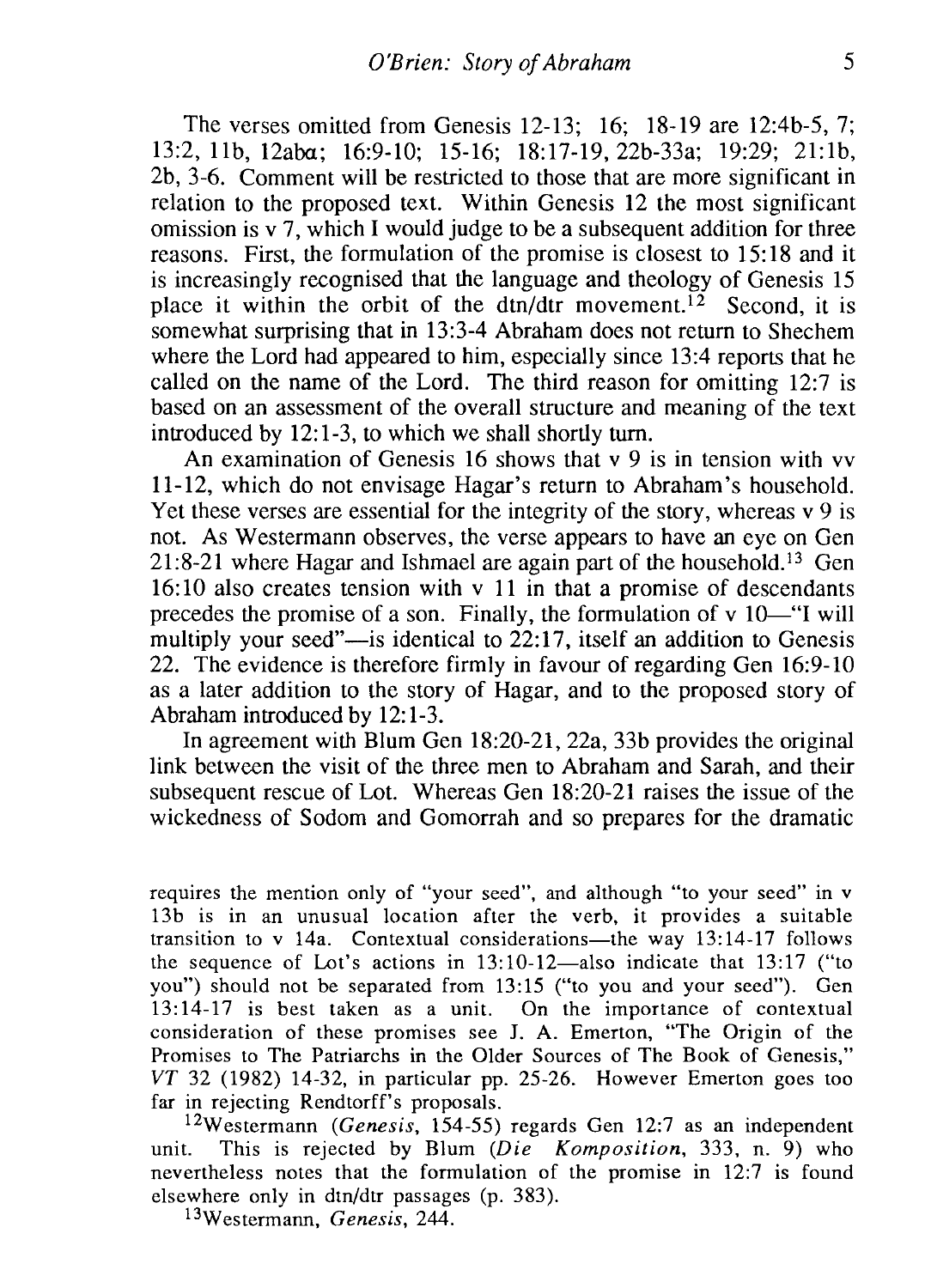account in chapter 19, 18:17-19 focus on Abraham and his future generations. The link between these distinct themes, v 17, is really the bare minimum required for maintaining an overall narrative sequence in the present text.<sup>14</sup> Gen 18:22b-33a maintains the concern in vv 17-19 about justice and righteousness, seeking to defend the "way of the Lord" (v 19) in destroying Sodom and Gomorrah. As both Westermann and Blum point out the passage does not portray Abraham as an intercessor on behalf of Sodom and Gomorrah. Rather the function of Abraham's questions is to show that the divine decision is a just one.<sup>15</sup>

Apart from Gen 21:8-21 and 22:1-14, 19 therefore, my proposed narrative is the same as Blum's Vg2 for the story of Abraham.<sup>16</sup> We can now turn to a discussion of the programmatic statement in Gen 12:1-3 and how the subsequent narrative functions in relation to it.

#### GEN 12:1-3

i,

This passage begins with a divine command to Abraham to leave his home, followed by three key promises. The first promise, that the Lord will show Abraham the land (v 1b), is formulated as an integral part of the command. The purpose of such a formulation will emerge from a consideration of the subsequent narrative of Abraham's execution of the command. The second promise is that the Lord will make Abraham a great nation (v  $2aa$ ), while the third is that the Lord will bless him (vv

14Against Westermann, *Genesis,* 287. Cf. also Van Seters, *Abraham,*  212-13. Although Gen 18:18 refers to the theme of blessing for all as in 12:3 it uses different terminology to describe the recipients of blessing. As well v 19 introduces a conditional element into the promise.

1SWestermann, *Genesis,* 286-87; Blum, *Die Komposilion,* 403-5. Parallel examples of this theological concern come from such exilic and postexilic passages as Jer 8:7-10 (dtr); Ezek 14:12-20; Job; and Jonah  $3-4$ .

<sup>16</sup>Limitations of space prevent a full justification of the omission of Genesis 14; 15; 17; 20; 21:8-34; 22-24. Genesis 14 has long been recognised as a later addition, and 17 and 23 as priestly material. Genesis 15, under the impact of Lothar Perlitt's study of covenant theology, is now regarded by many as stemming from dtn/dtr circles. Both Blum and Westermann point out that the motif of the guiding angel in 24:7, 40 finds its closest parallels in such dtn/dtr texts as Exod 23:20; 32:34; 33:2. Van Seters has provided good evidence that Genesis 20 (21:22-34 continues the story of Abraham and Abimelech) is a later composition based on 12:10- 20. Blum has identified compositional and linguistic similarities between 22 and 21:8-21. Against Blum however the differences between 16 and 21:8-21 are sufficient in my judgement to rule out assigning them to the same stage of composition.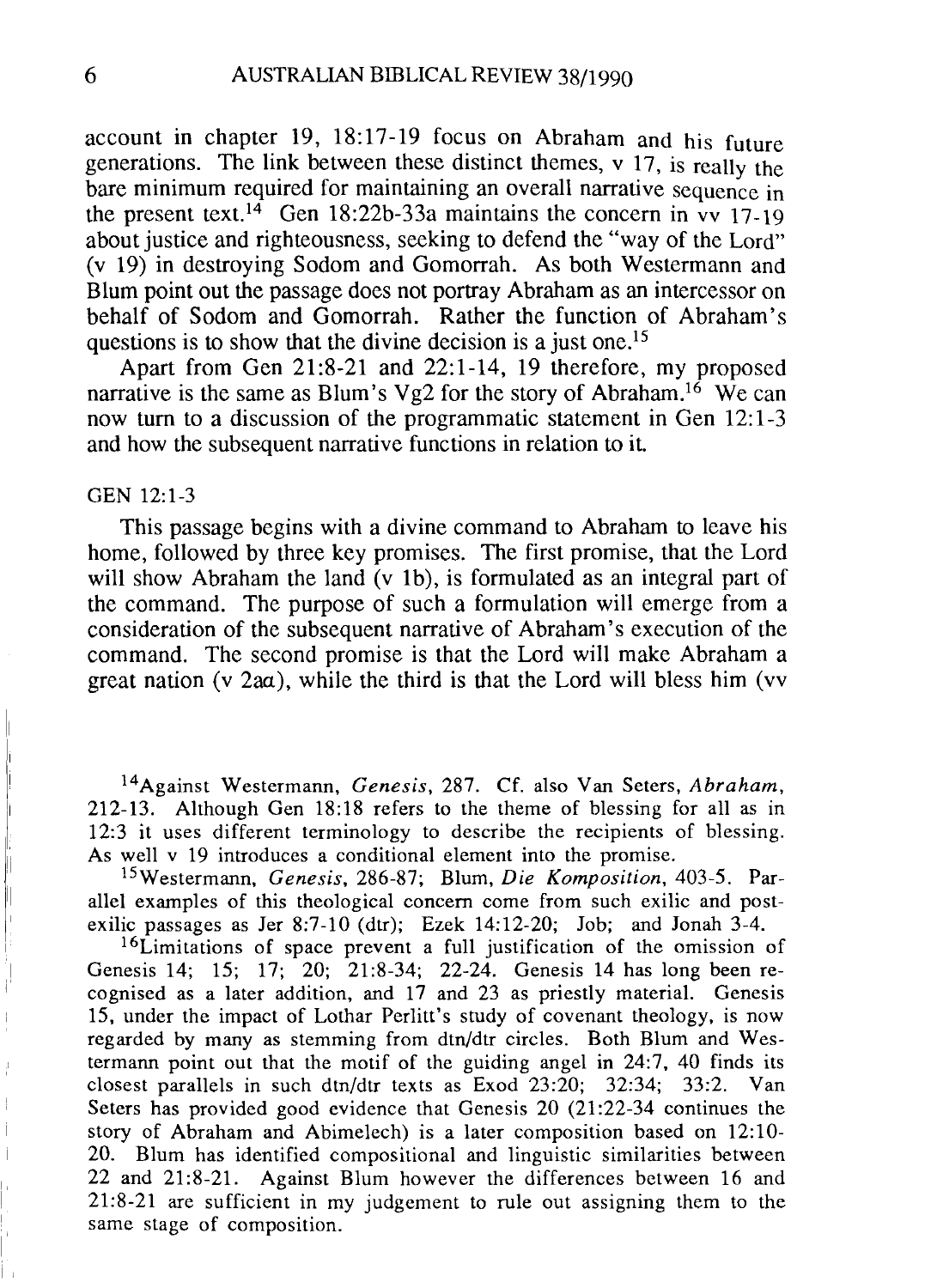$2a\beta-3$ ). The promise of blessing is rather complex and warrants closer examination so as to be sure of its meaning.

The structure of this promise is as follows: two statements about the divine initiative, namely v2a<sub> $\beta$ </sub> and 3a, are followed by two statements which describe the consequences of this initiative, namely v 2b and  $3b$ .<sup>17</sup> Although there are two parallel structural components they nevertheless combine to form a larger whole. The first component, the promise that "I will bless you"(v  $2a\beta$ ), has an important function in relation to the subsequent verses. It establishes that all blessing associated with Abraham has its origin not in the patriarch himself, but in the Lord. The promise of a great name is initially somewhat puzzling in terms of its location. One would perhaps expect it to follow the promise of becoming a great nation in v 2aa. However its location does become clearer from a consideration of the consequences of the Lord's initiative in blessing Abraham and making his name great—he will be a blessing. A check on other occurrences of the term blessing in the OT reveals three texts where Israel is described as a blessing; Isa 19:24; Zech 8:13; Ezek 34:26. In these it is clear that Israel becomes a manifestation to others of divine blessing. This is particularly so in the text from Zechariah, but present in the others as well. Also when one reads the Zecharian text in conjunction with such passages as Jer 29:22 and Gen 48:20 the sense is that when a person or nation is described as a blessing or curse, this involves the invocation of the person or nation's name. We can now see the reason for the location of the promise of a great name. The consequences of the divine initiative in  $v$  2a $\beta$  are not only that Abraham will become a manifestation of the Lord's blessing, but that because of this his name will be invoked for blessing.<sup>18</sup>

That this is the sense of Gen 12:2b is confirmed by an examination of the second structural component in v 3. Before commenting on this however I would draw attention to the relationship between land and nation, the blessing and the great name. Land and nation (descendants) make up the content of the blessing. Through these Abraham will become a manifestation of the Lord's blessing. Furthermore, the realisation of the promise of a great nation in the land which the Lord is to show Abraham will be what constitutes the greatness of his name. These links emerge from the overall unity of the text, the linguistic association

17Gesenius-Kautsch *(Gesenius' Hebrew Grammar* [2d ed.; Oxford: Clarendon, 1910] 11Oi) comments that the imperative with the waw copular "frequently expresses also a consequence which is to be expected with certainty". Cf. also Westermann, *Genesis, 144.* 

 $18$ H. Gunkel understood the phrase as referring back to the name *(Genesis* [8. Auflage; Gottingen: Vandenhoeck & Ruprecht, 1969] 164).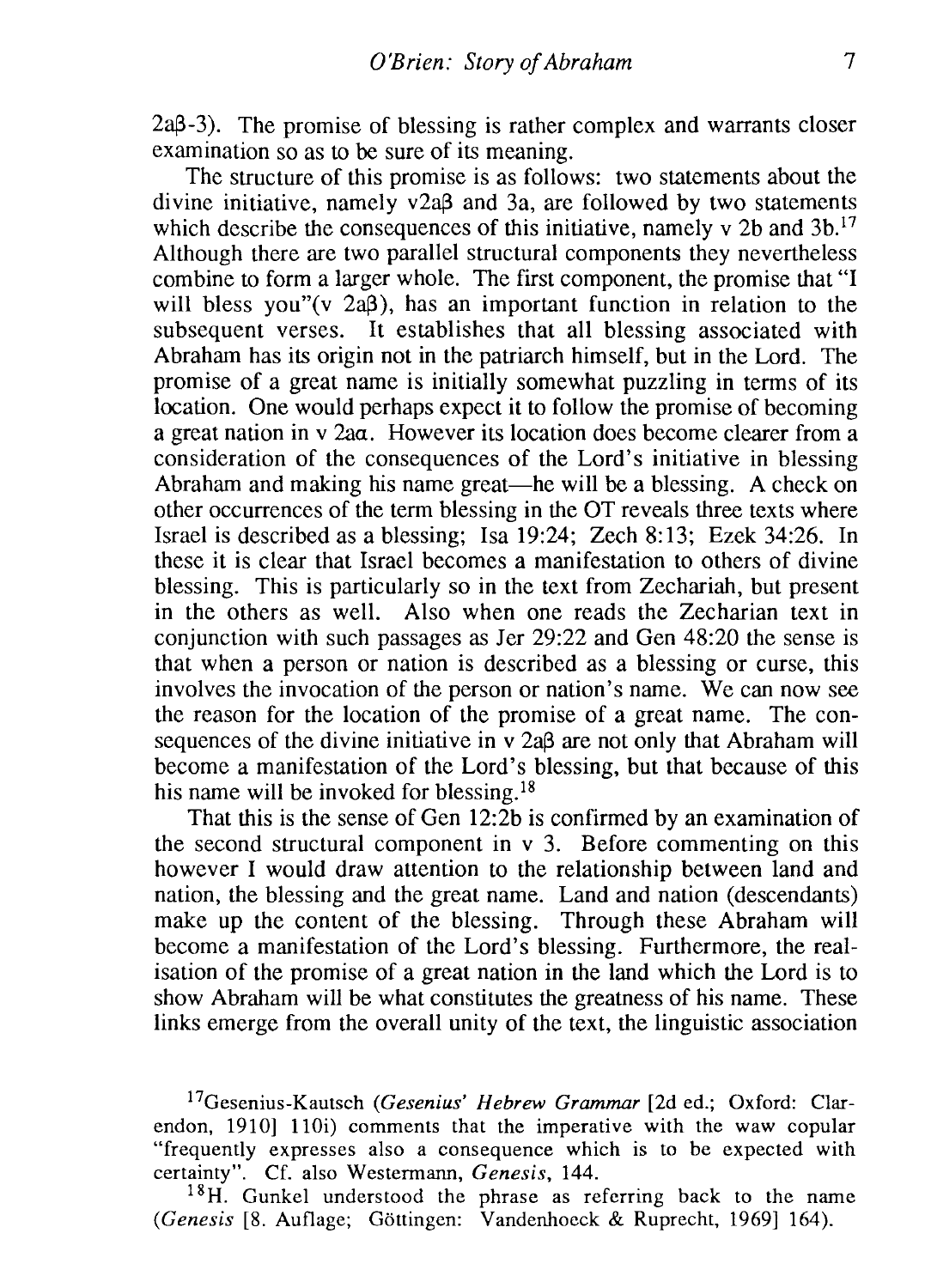between *great* nation and *great* name suggested by the root *gdl,* and my reading of the story of Abraham for which this text is the introduction.19

The second structural component in v 3 functions in concert with the first one to create a larger unified whole. The sequence of vv 2b-3a reveals that the manifestation of Abraham as blessed by the Lord will provoke responses from others. Some will acknowledge that Abraham is blessed while another will curse him instead.2o Either reaction involves the pronouncement of the name of Abraham. The Lord's promise in v 3a is intended within this context as an assurance that the name of Abraham will be exclusively linked to blessing. The sign of this will be that those who bless Abraham will receive blessing, whereas the one who curses him will not (cf. the parallels in Gen 27:29 and Num 24:9). Gen 12:3b then describes the outcome of this divine promise-the triumph of the Lord's purpose with Abraham. Despite the conflict foreseen in v 3a, all the families of the earth will ultimately bless themselves by Abraham, that is, by invoking his name. This statement therefore parallels and completes the preceding one in v 2b. Abraham will become a blessing such that all the families of the earth will bless themselves by him. Although it is not made explicit, I would argue there is a clear implication in v 3 that the families of the earth will not only recognise Abraham as the paradigm of blessing, but will also recognise the Lord as the exclusive source of this blessing  $(cf. v 2a\beta)$ .

There has been considerable dispute over the meaning of the nifal form of the verb in Gen 12:3b, and its other occurrences in 18: 18 and 28: 14b. The Septuagint understood it in a passive sense, a reading which was followed by other versions and commentators. In conjunction with the phrase "by you" the verse meant that all the families of the earth would receive blessing via Abraham the mediator of blessing. The alternative proposal was to read both the nifal form and the hithpael form (in 22: 18 and 26:4) as a reflexive. This is accepted by Westermann and the majority of more recent studies. However Westermann holds that "the reflexive translation is saying no less than the passive or receptive. When the 'families of the earth' bless themselves under the invocation of his name, then the obvious presupposition is that they receive the blessing."21

 $19$  It is generally accepted that the promise of a great nation has a larger horizon than Abraham in mind. The point of contention in contemporary scholarship is whether this larger horizon is, in the classical view, a Yahwist source from the early monarchy or, in Blum's view, an exilic narrative that ends with Genesis 50.

 $20$ The use of the plural in reference to blessing and the singular in reference to cursing is noteworthy. It suggests that the great majority will bless Abraham, providing thereby a link to the confident tone of v 3b.

21Westermann, *Genesis, 152.*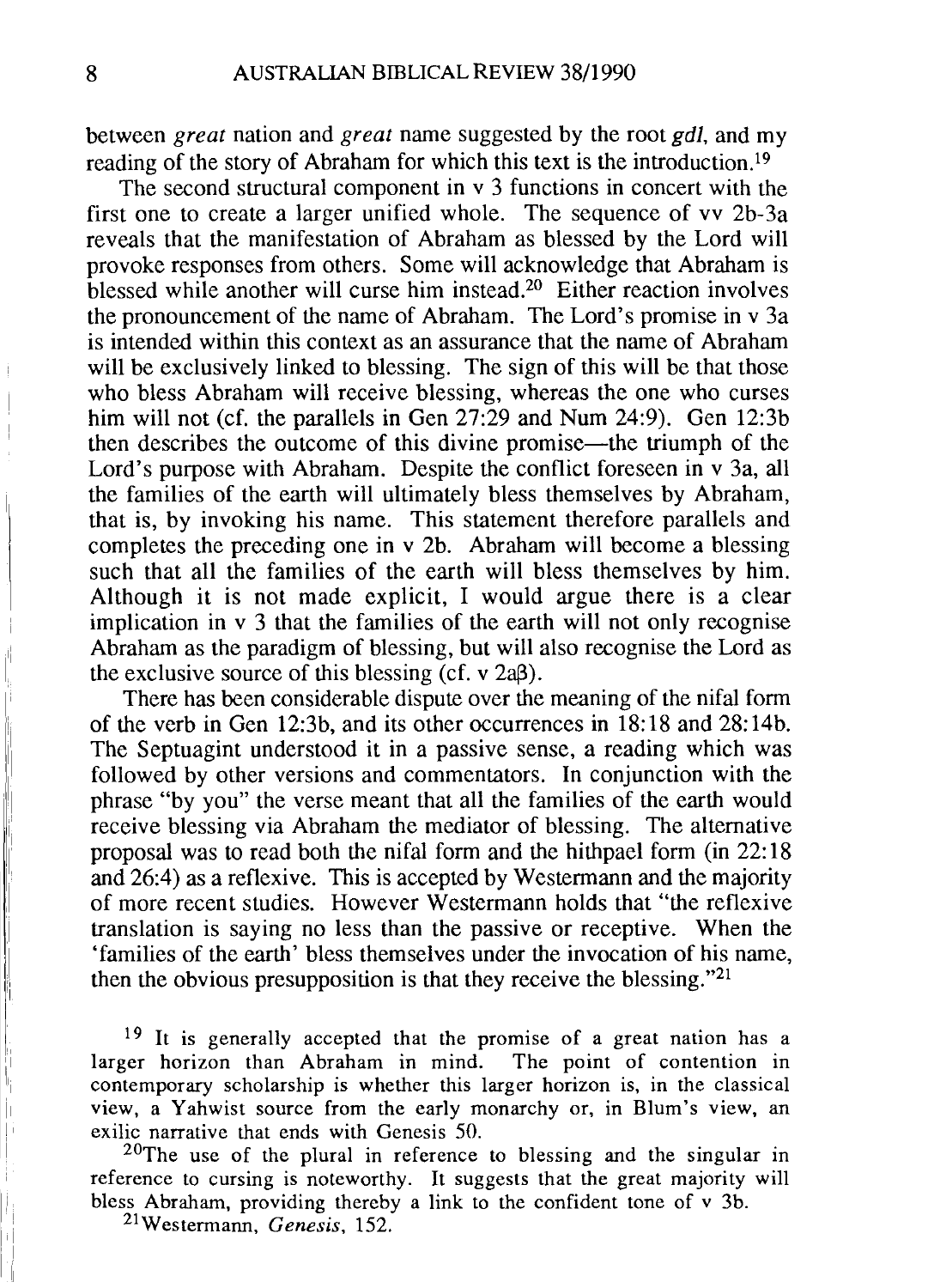Blum accepts the reflexive meaning of the nifal form of the verb but disputes Westermann's understanding of the sense of the verse. According to Blum it does not portray Abraham as a mediator of blessing (Segensmittler), but as the exemplar or paradigm of divine blessing—the same sense as in Gen 48:20 and Ruth 4:11, and for the curse in Jer 29:22.22 Thus the families of the earth will desire to be blessed *as*  Abraham is blessed. This interpretation is particularly relevant for Blum's case against the Yahwist. It enables him to argue that 12:1-3 is not meant to show that Abraham (and Israel) was to be a mediator of divine blessing to the troubled humanity described in Genesis 2-11. Blum also holds that the promise of blessing does not appear as a key theme in the subsequent narrative of his  $Vg2$ , nor is it linked to the promise of descendants in 13:14-17. It first appears in the Jacob History in 28:14b. For Blum the author of  $12:1-3$  was reworking an earlier stage of redaction  $(Vg1)$  to enable it to address a situation of threat—the exile—rather than constructing an extensive and carefully planned narrative, one which would show the unfolding of the promises to Abraham. The closest OT parallels he finds are such late texts as Isa 51:1-2; 61:9; Zech 8:13.

I would agree with Blum's understanding of Gen 12:3b. That is, ultimately all the families of the earth will desire to be blessed *like*  Abraham, the paradigm of divine blessing. However I do not think he takes sufficient account of 12:3a, describing it essentially as a promise of divine protection. But this only takes account of the second part of v 3a. The first part clearly states that the Lord will bless those who bless Abraham. Putting v 3a and v 3b together then, one may say that the families of the earth who desire to be blessed like Abraham will receive their blessing. In this sense one can legitimately speak of Abraharn as a mediator of divine blessing.

### THE STORY OF ABRAHAM

Having outlined the sense of Gen 12:1-3 we can now turn to a consideration of the way the promises unfold in the subsequent story of Abraham. In disagreement with Blum, my thesis here is that there is an integral relationship between Gen 12:1-3 and the subsequent narrative. The author of this narrative organised the material in a way that would reveal how the promises of 12:1-3 were realised and what was their theological significance. The structural outline below shows that, in line with Gen 12:1-2aa, the narrative sequence focuses first on the land that the Lord will show Abraham, and then on the promise of descendants

<sup>22</sup>Blum, *Die Komposition,* 351. Against Westermann Blum would not accept that Ps 72: 17 portrays the king as a source of blessing (p. 352, n. 24).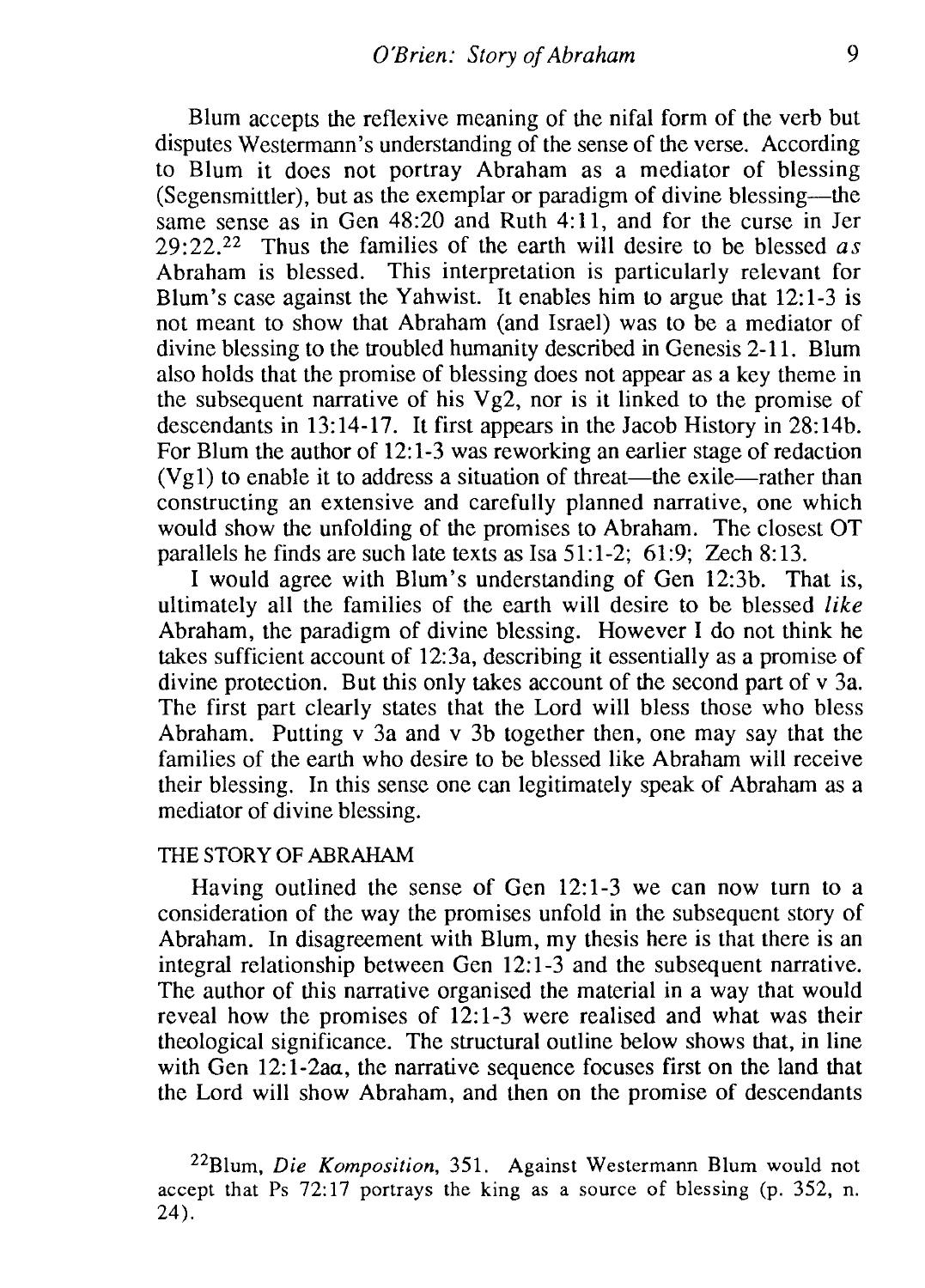(nation). But it does so in such a way that the promise of blessing permeates each area of focus. As well, where the narrative does focus on land or descendants it does not lose sight of the other theme. This is in keeping with the unified and interrelational nature of 12: 1-3.

### STRUCTURE OF THE STORY OF ABRAHAM (GENESIS 12-21\*)

| I. The Lord's purpose for Abraham                   | $12:1-3$           |
|-----------------------------------------------------|--------------------|
| A. Command to leave country, kin and father's house | 12:1a              |
| B. Promises accompanying the command                | $12:1b-3$          |
| 1. Promise to show Abraham the land                 | 12:1b              |
| 2. Promise of a great nation                        | $12:2a\alpha$      |
| 3. Promise of blessing                              | $12:2a^{3-3}$      |
| II. Story of the realisation of the Lord's purpose  | 12:4-21:7*         |
| A. Story of how the Lord showed Abraham the land    |                    |
| and promised a son                                  | $12:4 - 18:15*$    |
| 1. How the Lord showed Abraham the land             | 12:4-13:18*        |
| a. The land that Abraham saw                        | 12:4-13:12*        |
| 1) First journey to the land                        | 12:4a, 6, 8-20     |
| a) A land where he calls on the Lord                |                    |
| but with no reply                                   | 12:4a, 6, 8-9      |
| b) A land struck by famine                          | $12:10-20$         |
| (1) Famine and departure from the land              | 12:10              |
| (2) Trouble in Egypt/rescue by the Lord             | 12:11-19           |
| (3) Expulsion from Egypt                            | 12:20              |
| 2) Second journey to the land (return)              | $13:1-12*$         |
| a) A land where he calls on the Lord                |                    |
| but with no reply                                   | $13:1-4$           |
| b) A land which Lot did not choose                  | $13:5-12*$         |
| (1) Conflict in the land                            | $13:5-7$           |
| (2) Abraham's plan to resolve conflict              | 13:8-9             |
| (3) Lot's choice of the Jordan valley               | $13:10-12*$        |
| b. The land the Lord showed to Abraham              | 13:14-18           |
| 1) The Lord shows Abraham the land of his choice    | 13:14              |
| 2) The Lord's choice as a land of blessing          | 13:15-16           |
| 3) Abraham invited to traverse the Lord's land      | 13:17              |
| c. Third journey: Abraham traverses                 |                    |
| the Lord's land to Hebron                           | 13:18              |
| 2. Story of how the Lord promised Abraham and       |                    |
| Sarah a son                                         | $16:1 - 18:15*$    |
| a. The child Sarah sought                           | $16:1 - 14*$       |
| 1) The barren Sarah's plan for a child              | $16:1-2,4a$        |
| 2) Plan goes astray: loss of child                  | $16:4b-6$          |
| 3) Lord's plan for the child                        | $16:7-8,11-14(15)$ |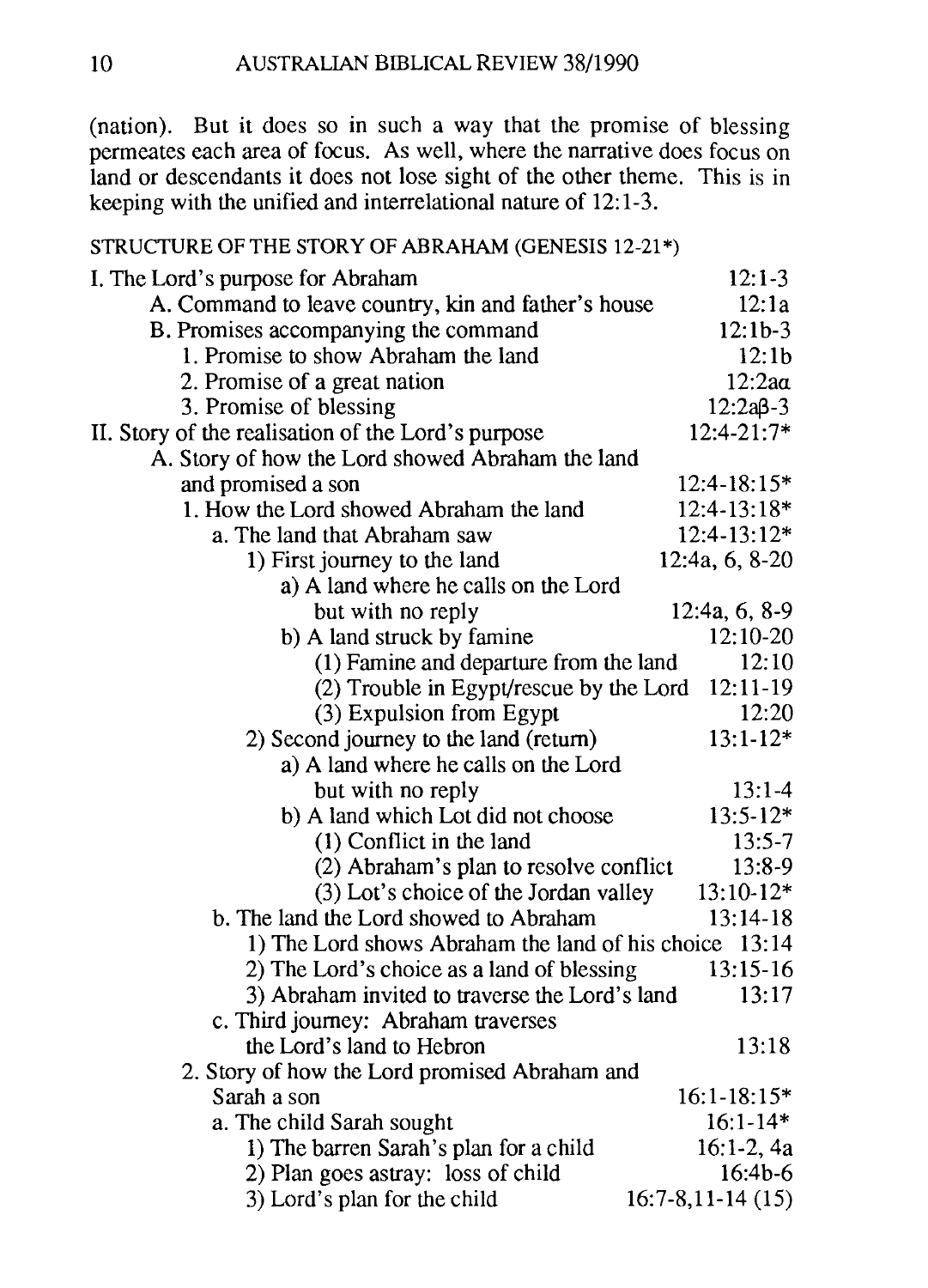| b. The son the Lord promised Abraham & Sarah                 | $18:1-15$            |
|--------------------------------------------------------------|----------------------|
| 1) Divine visitation                                         | $18:1 - 8$           |
| 2) The promise of a son                                      | 18:9-15              |
| a) The promise given                                         | $18:9-10$            |
| b) The hopeless situation of their age                       | 18:11-12             |
| c) The promise reaffirmed                                    | $18:13-15$           |
| B. The contrasting story of Lot                              | 18:16-19:38*         |
| 1. Story of the destruction of the land Lot chose            | 18:16-19:28*         |
| a. Land exposed as evil (cursed) 18:16, 20-22a, 33b; 19:1-11 |                      |
| 1) Abraham told of divine visit to Sodom                     | 18:16, 20-21         |
| 2) The evil of Sodom exposed                                 | 18:22a, 33b; 19:1-11 |
| a) Divine visitation                                         | 18:22a, 33b; 19:1    |
| b) Evil exposed                                              | $19:2 - 11$          |
| (1) Lot's hospitality                                        | $19:2 - 3$           |
| (2) Threat by all the inhabitants                            | 19:4-9               |
| (3) The rescue of Lot                                        | 19:10-11             |
| b. Destruction of Sodom and Gomorrah                         | 19:12-28             |
| 1) Announcement of the destruction                           | 19:12-13             |
| 2) Lot's reluctance to leave his chosen land                 | 19:14-22             |
| 3) Execution of the destruction                              | 19:23-26             |
| a) Lot arrives safely at Zoar                                | 19:23                |
| b) Destruction of Sodom and Gomorrah                         | 19:24-26             |
| (1) Destruction of cities and land                           | 19:24-25             |
| (2) Lot's wife sees and dies                                 | 19:26                |
| c. Abraham sees the destruction                              | 19:27-28             |
| 2. Story of how Lot came to have sons                        | 19:30-38             |
| a. The hopeless situation of Lot                             | 19:30                |
| b. The daughters' plan                                       | 19:31-32             |
| c. Successful outcome of their plan/birth of sons            | 19:33-38             |
| C. Sarah bears Abraham a son                                 | 21:1a, 2a, 7         |

The first major block of text after the promise runs from Gen 12:4 to 13:1 (II A 1). Its principal concern is the realisation of the promise about "the land that I will show you" within the context of Abraham's execution of God's command (12:1a). It consists of a frame constructed of Abraham's journeys, in which have been set the story of the ancestress in danger and the account of the separation of Lot from Abraham. These combine to form an impressive larger narrative with its dramatic climax in 13:14-18. This climax is the first point in the narrative after 12:1-3 where the Lord addresses Abraham. It also marks a change in perspective from the land that Abraham saw to the land that the Lord showed (revealed to) him. In a more subtle way this section also introduces a number of themes that will be taken up in the remainder of the story.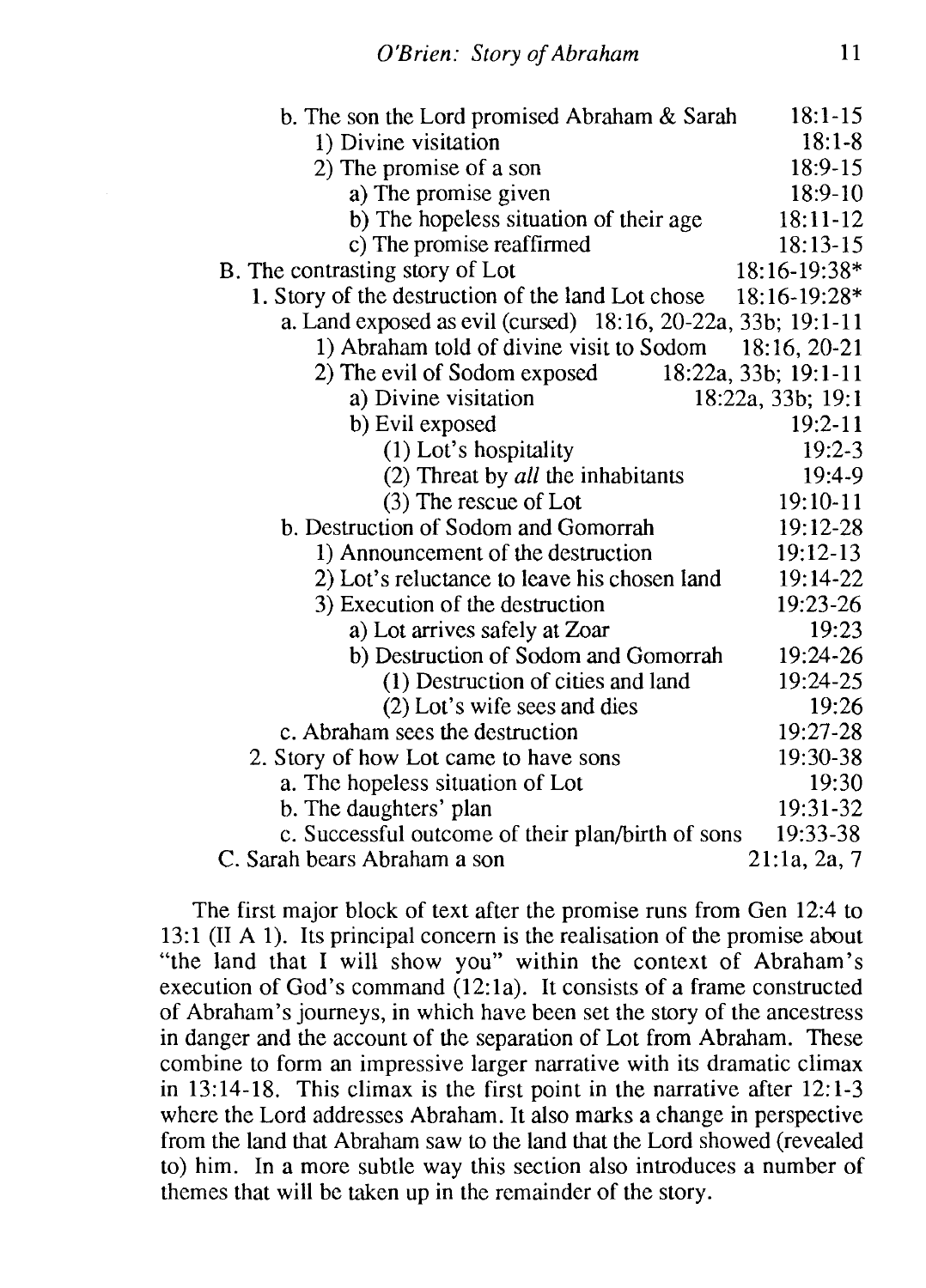The reader is first of all invited to view the land from the perspective of Abraham, via a series of events on two journeys which he makes. These two journeys are meant to be read in the context of his execution of the divine command in Gen 12: la. The first describes his journey to the land, his traversal of it and departure from it to Egypt because of famine; the second describes his return to the land after his expulsion from Egypt. A number of events accompanying these journeys deal with aspects of the land which combine to portray it—from the perspective of Abraham's experience—as a most unsuitable dwelling place. A fitting contrast is established for the dramatic disclosure in Gen 13:14-17. Thus the land is first of all encountered as a place occupied by Canaanites and Abraham is obliged to move from (their) town of Shechem to the remoteness of the mountain between Bethel and Ai (12:6, 8). There, in a somewhat ambiguous sequence, Abraham builds an altar and calls on the name of the Lord but then moves on (12:8-9). A reading of this sequence within the larger context suggests that Abraham moved on because the Lord did not respond to his call—from Abraham's "perspective" an indication that this was not the land promised to him.<sup>23</sup> Next the land is one afflicted by famine, so severe that Abraham is forced to leave it (v 10). But this famine ravaged land is also the one to which he is obliged to return against his will, when he runs foul of Pharaoh in Egypt (vv 18-20). In itself 12: 10-20 gives no indication that Abraham intended to return to the land. In Genesis 13 the reader finds that the land causes a threatening conflict between the herdsmen of Abraham and Lot  $(13:5, 7)$ .<sup>24</sup> And when Abraham offers Lot a choice of where to live he does not choose to live in

<sup>23</sup>The phrase "called on the name of the Lord" occurs elsewhere in Genesis in 4:26: 13:4: 21:33 and 26:25. As noted by Westermann  $21:33$  and  $26:25$ . As noted by Westermann *(Genesis,* 156) and others it describes an act of worship. However this may not be precise enough for each occurrence, which needs to be judged in its context. In the conflict between the Lord and Baal on Mt. Carrnel, in a setting which is clearly cultic, the same expression expects an answer from God (cf.1 Kgs 18:24). This is also the case in Ps 99:6; 116:2-4 (cf. vv 13, 17). There are other similar expressions which do not use *sem* (name) in Ps 3:5; 22:3; 28:1; 86:5; 88:10; 118:5; 120:1; 138:3). Gen 4:26 could be taken to contain this meaning of the phrase as well as the more general notion of worship. Gen  $21:33$  and  $26:25$  accompany gestures acknowledging the divinity and so do not contain this meaning. In contrast to 12:8 however Isaac in 26:25 pitches his tent only after building an altar and calling on the name of the Lord-gestures which are a response to the theophany.

<sup>2</sup>4Westermann identifies a priestly narrative layer in Gen 13:6, llb, 12a *(Genesis, 172-73)*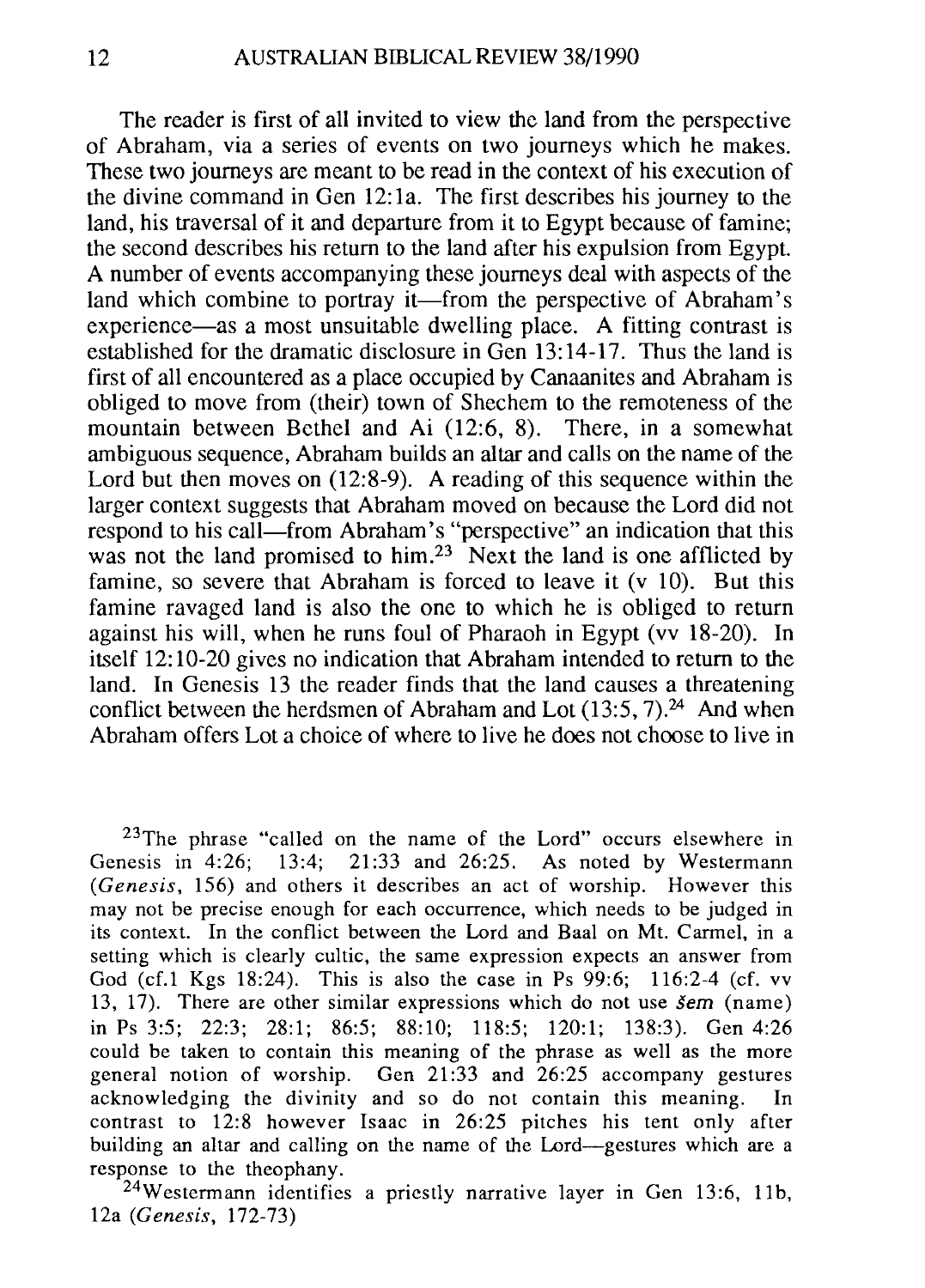this land (13:8-11a). Instead he sees the lush Jordan valley, from a human perspective surely a land of blessing, and settles there.

It is only at this point that the Lord intervenes and shows Abraham that this is in fact the land he has chosen for him. Furthermore, and paradoxically in the context as I have outlined it, the Lord assures Abraham that this is a land that will support his numerous descendants "for ever" (13: 15-16). If my reading of the basic sequence of this section is correct then we have here a powerful evocation of the theme of blessing. In terms of the promises of 13:14-17 and its relationship to the preceding narrative, the claim is made that the Lord alone has the power to make this land, occupied by Canaanites, ridden by famine, a land that leads to conflict between Abraham and Lot, a land a man would not choose, into a blessed place in which descendants "like the dust of the earth" can live.25

I would suggest that the the Lord's silence in Gen 12:8 and 13:4 has an important function within this context. The land is not one that Abraham can see and settle in at a time and a place that he chooses. It only becomes the land of promise, a land in which one can live a life of blessing, when the Lord pronounces it to be so. Without the power of the divine word the land can bring no blessing, as Abraham learns from bitter experience. It is surely significant therefore that after the Lord shows the land to Abraham and pronounces it to be the land of promise, he traverses it from Bethel/Ai to Hebron, and then journeys no more. He settles in Hebron and builds an altar to the Lord—but note, without this time calling on the name of the Lord (13:18).

The story of the ancestress in danger in Gen 12:10-20 has two important functions within the narrative. On the one hand it reveals a divine power that is clearly capable of achieving its purpose. The Lord is able to intervene in Pharaoh's realm on behalf of Sarah (v 17) and to protect Abraham from the threat of death (cf. v 12). In concert with this the story shows that the divine purpose can be realised despite the initiatives of Araham which go against that purpose. This element may be linked to the surrounding frame of Abraham's journeys with their portrayal of the way he carried out the Lord's command of 12: 1. This element unfolds subtly within the course of the narrative and as such is quite different to the openly catechetical tone of Gen 18: 17-19, 22b-33a.

On the other hand the rescue of Sarah prepares for subsequent developments in the second major block of text. The rescue shows that Sarah is an important focus of the Lord's power and purpose. But for what? In itself the story of 12:10-20 does not directly relate the divine

<sup>&</sup>lt;sup>25</sup>That the Lord will definitely do this is captured by the use of the verb *slm* in Gen 13:16.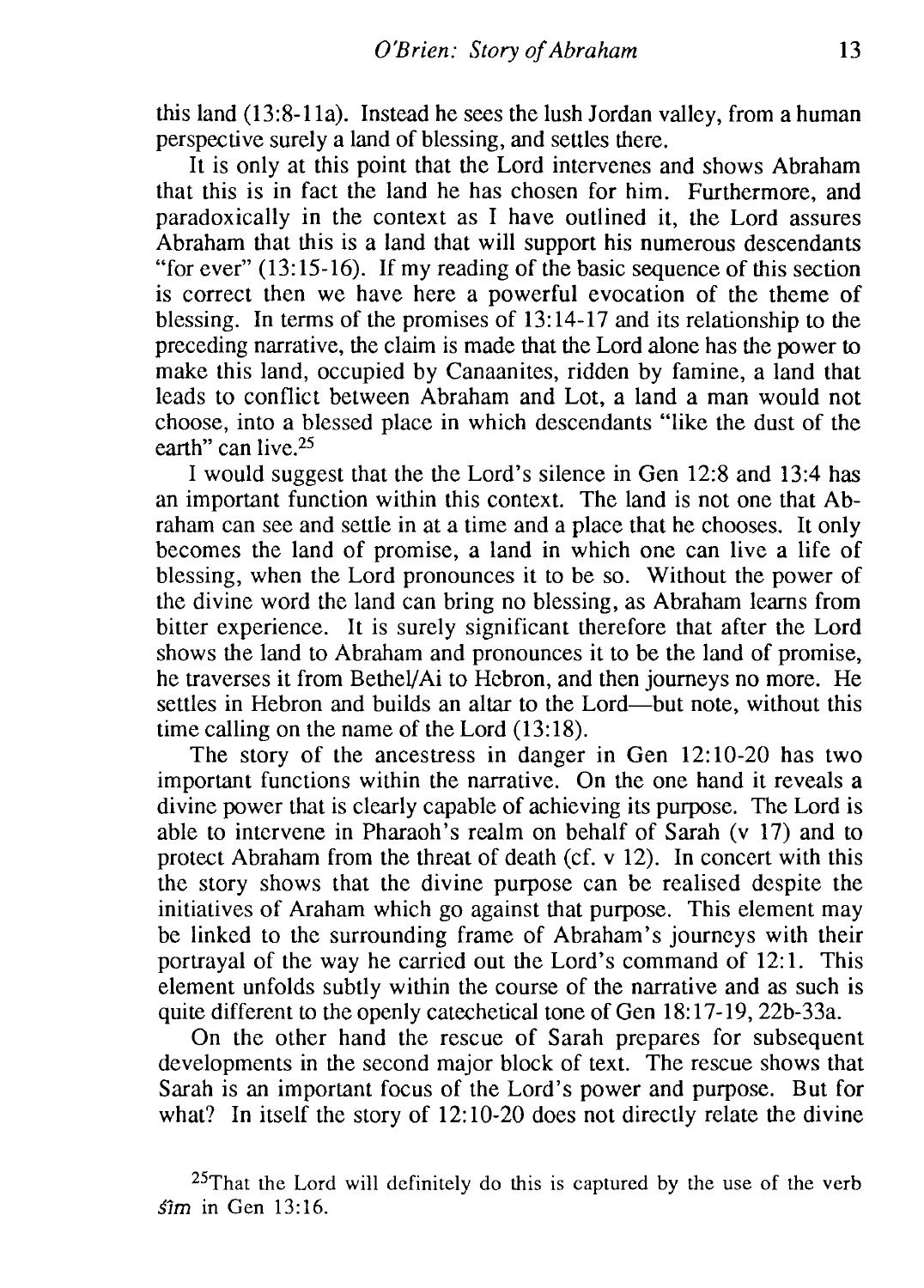intervention on her behalf to the promise of descendants, a key concern of the second block of text. It is via the larger context, and especially Genesis 16 and 18 where Sarah becomes a prominent figure, that this emerges. Thus there is an integral relationship between the two major blocks of text, and as with the "revelation" of the land to Abraham, a gradual unfolding of the divine purpose. A similar comment may be made about Lot, the man who chose what, from a human point of view, looked to be a land of blessing. Genesis 13 establishes a contrast between Lot's choice and the Lord's choice for Abraham, a contrast that is subsequently developed in Genesis 19 which describes the traumatic consequences Lot's choice had for himself and the future of his family.

Turning to Genesis 16 and 18:1-15 we find a sequence that unfolds in a way analogous to that of Genesis 12-13. As in 12: 1-3 where the promise of the land is followed by the promise of a great nation, so the initial focus on land in 12:4-13: 18 shifts to a focus on descendants. The shift is made rather bluntly in 16:1 with the statement "now Sarai, Abram's wife, bore him no children". As in the case of Abraham faced with the barren land, so Sarah, confronted by her own barrenness, takes matters into her own hands. And as with Abraham in 12: 10-20 events result in the undoing of the very plan she initiated to obtain children for herself. Hagar's disdain leads Sarah to treat her so harshly she flees, and in so doing seems to end all hopes for a child. In 12: 10-20 we read of Sarah's status as wife and—from the larger context—future mother of the nation being threatened, and the Lord's rescue of her via a dramatic intervention. In Genesis 16 there is also threat and rescue, but of a woman who is already pregnant. Hence the focus of the narrative shifts to the identity of Hagar's child and its future relationship to Abraham and his land (cf. 13:14-17). The angel intervenes to inform Hagar that she will bear a son, and what his relationship with the family of Abraham will be. 26 Hence the maid who looked to have no dwelling place with Abraham, has her son and his dwelling place described in relation to Abraham's descendants. One can see then that the chapter provides another example of divine blessing giving life and power to what, from a human point of view, looked to be hopeless. Also in relation to the first block of text Genesis 16 confirms the divine commitment to establishing blessing via an all too inadequate patriarch. Despite Abraham's neglect of

26This is expressed in the phrase "he will dwell over against his brothers". I would suggest that the function of the etiology of v 14 is to identify this dwelling place.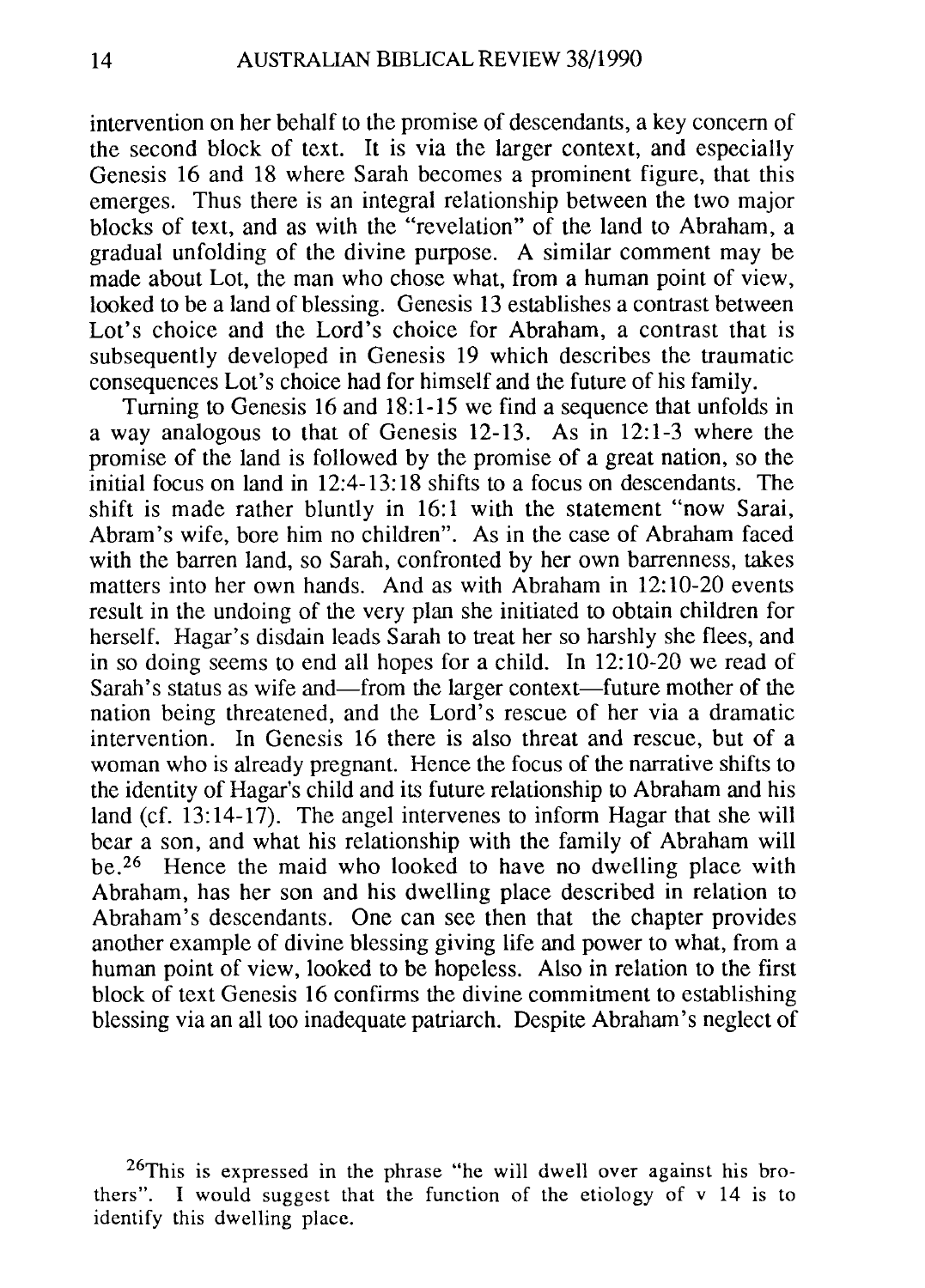Hagar (v 7, cf. 12:14-16) and the threat to her which results from this, her life is preserved and she bears his child.27

If the divine purpose is to bestow blessing through Abraham, it is equally so through Sarah. This was intimated in 12:10-20. In Gen 18:1- 15 it becomes explicit. Yet just as Abraham had to wait upon the Lord to show him the land, so Sarah had to wait upon the Lord for her child. And just as the Lord revealed the land to Abraham only after a series of unsuccessful initiatives on his part and after Lot's rejection of it because it did not appear fertile, so the Lord gives Sarah her son only after the unfortunate episode with Hagar, and in her old age when she believed she was no longer fertile (18:11-12). As the barren land can only become fruitful via the Lord's blessing, so Sarah's old and barren womb can only become fruitful via the Lord's blessing. From these comments one can see how the narrative sequence reveals the working out of 12:1-3 (albeit incompletely), and how the promise of land and son are integrally related to, and manifest, the promise of blessing. The theme of land is not drawn out explicitly in 18:1-15 because Abraham and Sarah are already living in it (cf.  $13:18$ ; 18:1).

The story of Lot provides a telling contrast to the story of Abraham, and by way of this contrast points to Abraham as the one on whom blessing is bestowed. To return for a moment to Genesis 13, one recalls that Lot chose what looked to be a blessed land, "like the garden of the Lord" (13:10). In fact however it is a land that cannot bring blessing, for it is an evil land. The nature and extent of this evil is exposed by the heavenly visitors in 19:1-11 and the dramatic events which ensue. I would suggest that the hostility of the inhabitants is what prompts the divine decision to destroy Sodom (and Gomorrah).28 In the text under discussion, the first announcement of destruction comes in 19:13, immediately after the drama culminating in the threat to Lot himself. Within the larger context one may reasonably suggest that the inhabitants of Sodom come under the curse because in threatening Lot, they have disdained Abraham (cf. 12:3a).

Nowhere in this story is the contrast between curse and blessing more clearly drawn than in 19:24-28. Here we find all the land of the valley destroyed, and Abraham standing in the land of blessing, looking down

 $^{27}$ It is reasonable to propose there was an old ending to the story of Hagar in which she named the child, as instructed by the angel. This was later replaced by v 15 which has Abraham naming him. Verses 15-16 are generally regarded as priestly.

28It is an evil in which *all* the inhabitants are involved, and their hostility to the Lord is indicated in the way they threaten the life of the visitors, of Lot's daughters-through his attempt to pacify the inhabitants-and Lot himself.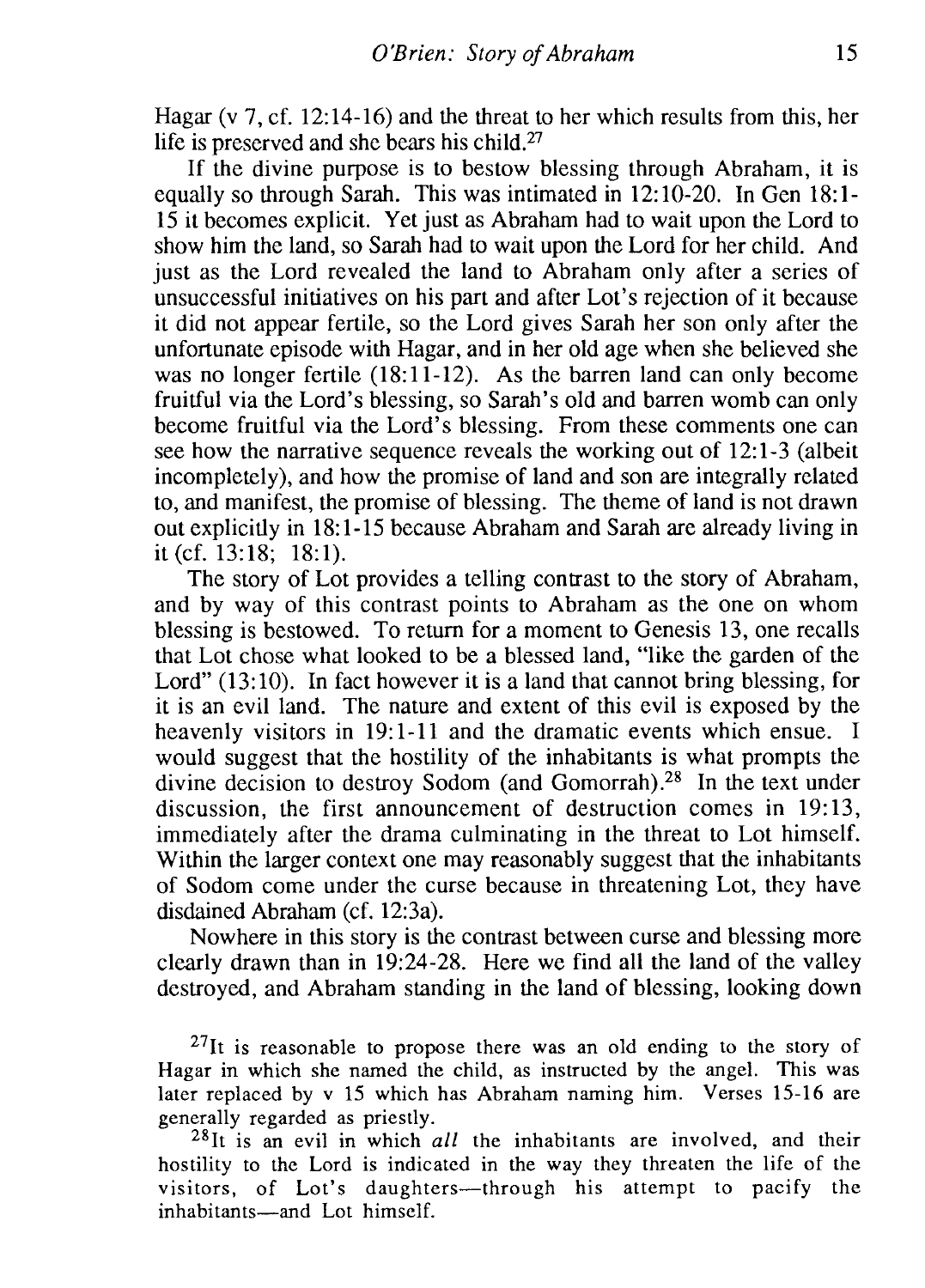upon the destruction. This scene not only recalls 18: 16, 20-22a, 33b and marks the completion of the divine visitation, but within the larger context it recalls Genesis 13, where Abraham and Lot surveyed the land and Lot made his choice. Two points can be drawn from this association. First, it affirms that only the Lord can bring true blessing. That which from a human perspective looks blessed may not be so, as the divine visitation of Sodom showed. And that which from a human perspective looks to be a barren land can, through the Lord's power, become a land of blessing.29 Second, the scene in 19:27-28 functions as an assurance that the promise of blessing will be realised. The God who has the power to destroy such evil certainly has the power to bring blessing to Abraham and his descendants in the land.

If the story of the destruction of Sodom and Gomorrah creates a contrast with the land promised to Abraham, it also creates a contrast with the promise of descendants to Abraham. I would note however that, as with the story of Abraham, the themes of land and descendants are closely related. There are shifts of emphasis throughout, but they nevertheless function in relationship to one another. Thus an important function of the theme of land in Genesis 19 is to show how Lot's attachment to the land of his choice has serious consequences for the future of his family. This is indicated initially by the way Lot puts his daughters at risk in the hope of maintaining a peaceful relationship with the inhabitants of Sodom (19:8). It appears next in his failure to convince his sons-in-law of the impending destruction. Verse 14 states "he seemed to his sons-inlaw to be jesting". The implication is that Lot was not convinced that the place he had made his home was under the curse. There is subsequently his reluctance to leave the city (v 16) and his plea to be allowed to stop at Zoar, rather than flee directly to the hills as instructed. The run of the story even suggests that his tarrying and insistence on going to Zoar were contributing factors to his wife's death.3D

In Gen 19:30 Lot is afraid to stay where the men had assured him of safety-Zoar-and he moves to a cave in the hills. This leads to the climax in the development of the theme of descendants. Without a wife and hence no chance of a son, without husbands for his daughters and dwelling in a remote place, Lot would seem to be in a hopeless situation

<sup>29</sup>These remarks suggest that Gen  $13:10a\beta ba$  and 13 may be later additions, designed to anticipate the subsequent destruction of Sodom and Gomorrah.

 $30$ Gen 19:23 states that the sun had risen when Lot came to Zoar. Had he left immediately and gone to the hills he would have been out of the valley before sunrise. Lot's wife looked back while still in the valley, because the sun enabled her to see. The very next verse has Abraham looking upon the destruction at sunrise, without danger.